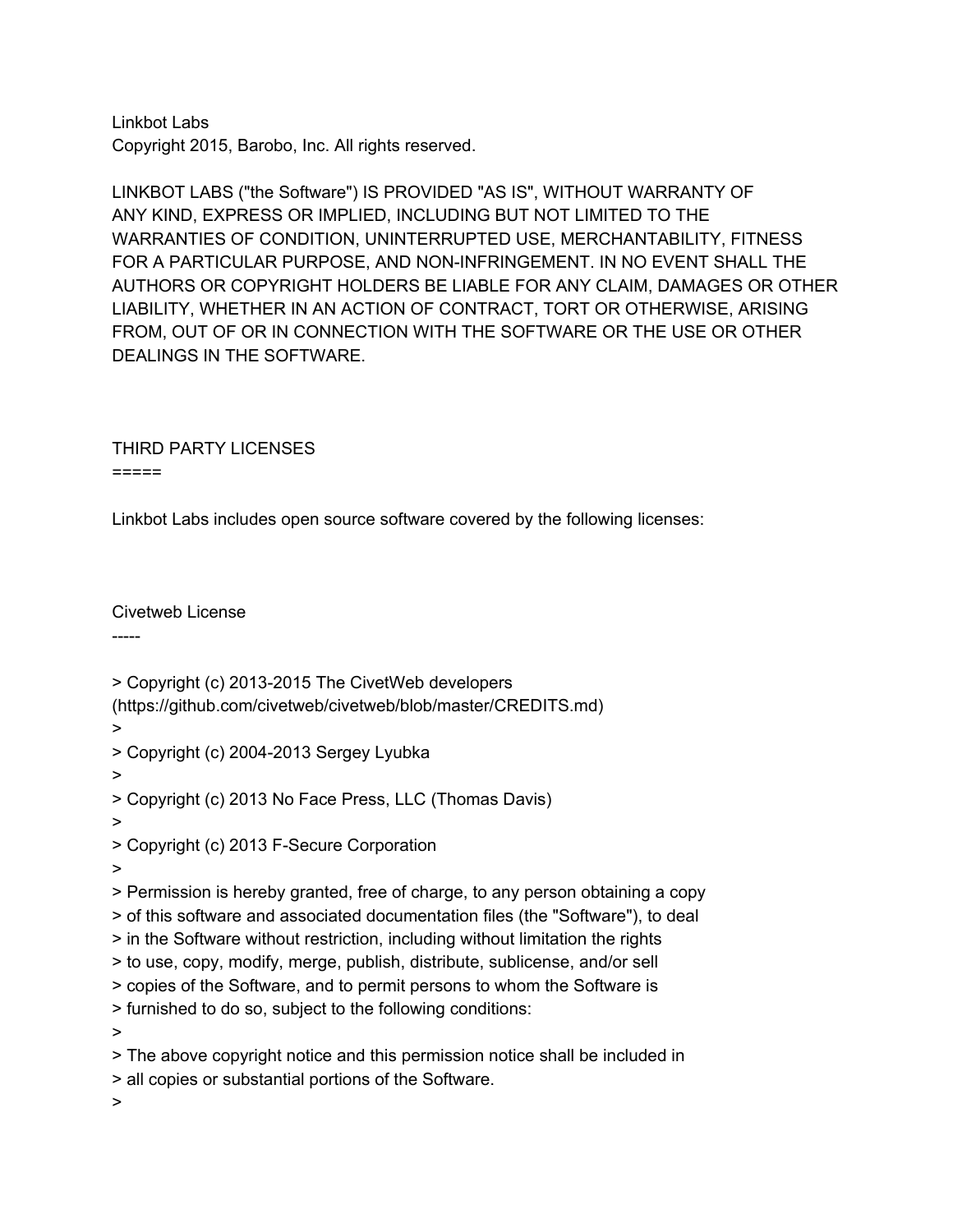> THE SOFTWARE IS PROVIDED "AS IS", WITHOUT WARRANTY OF ANY KIND, EXPRESS OR

> IMPLIED, INCLUDING BUT NOT LIMITED TO THE WARRANTIES OF MERCHANTABILITY, > FITNESS FOR A PARTICULAR PURPOSE AND NONINFRINGEMENT. IN NO EVENT SHALL THE

> AUTHORS OR COPYRIGHT HOLDERS BE LIABLE FOR ANY CLAIM, DAMAGES OR OTHER

> LIABILITY, WHETHER IN AN ACTION OF CONTRACT, TORT OR OTHERWISE, ARISING FROM,

> OUT OF OR IN CONNECTION WITH THE SOFTWARE OR THE USE OR OTHER DEALINGS IN

> THE SOFTWARE.

Qt Open Source License

-----

> GNU LESSER GENERAL PUBLIC LICENSE

- > Version 3, 29 June 2007
- >

> Copyright (C) 2007 Free Software Foundation, Inc. <http://fsf.org/>

> Everyone is permitted to copy and distribute verbatim copies

> of this license document, but changing it is not allowed.

>

> This version of the GNU Lesser General Public License incorporates

> the terms and conditions of version 3 of the GNU General Public

> License, supplemented by the additional permissions listed below.

>

> 0. Additional Definitions.

>

> As used herein, "this License" refers to version 3 of the GNU Lesser

> General Public License, and the "GNU GPL" refers to version 3 of the GNU

> General Public License.

>

> "The Library" refers to a covered work governed by this License,

> other than an Application or a Combined Work as defined below.

>

> An "Application" is any work that makes use of an interface provided

> by the Library, but which is not otherwise based on the Library.

> Defining a subclass of a class defined by the Library is deemed a mode

> of using an interface provided by the Library.

>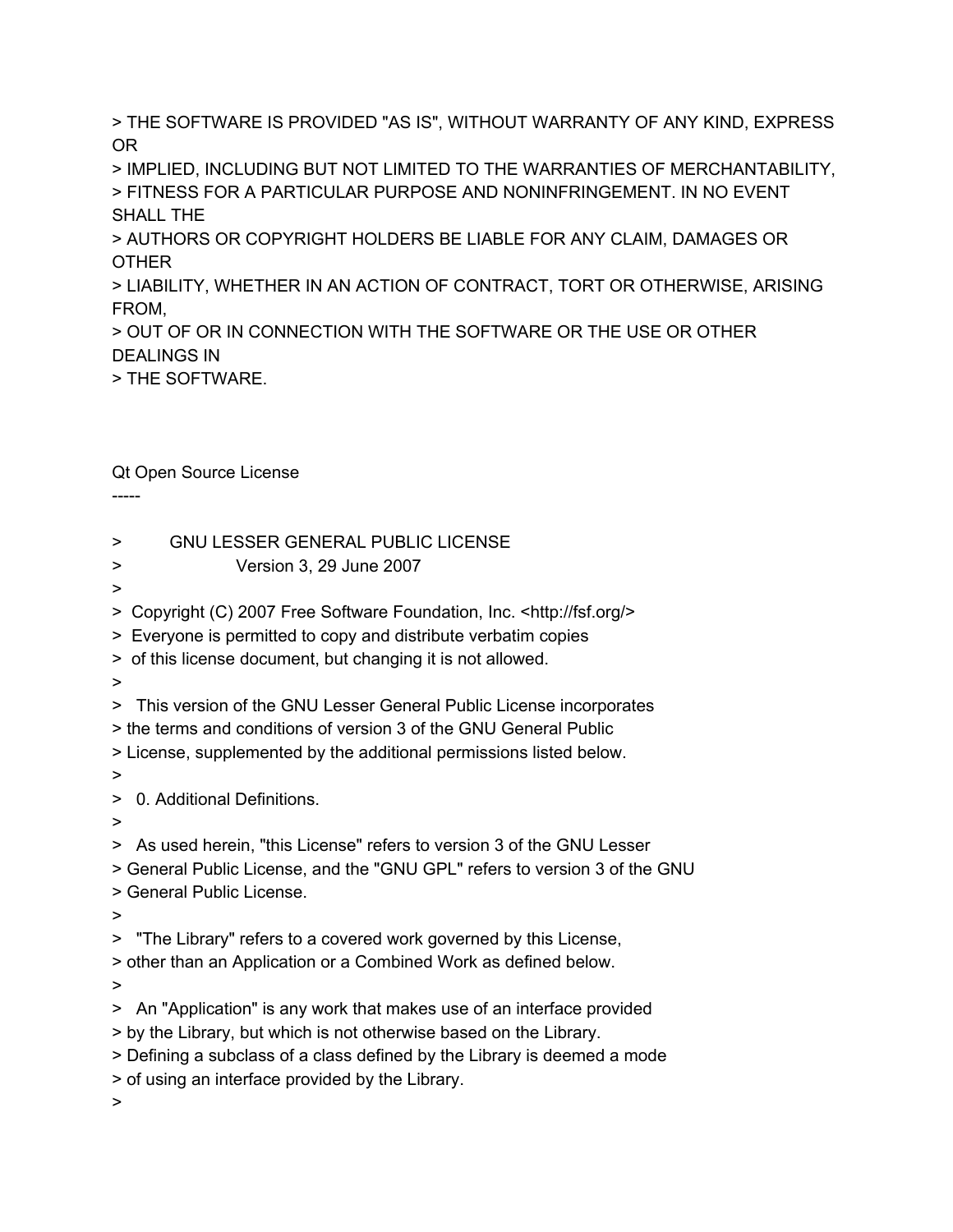> A "Combined Work" is a work produced by combining or linking an > Application with the Library. The particular version of the Library > with which the Combined Work was made is also called the "Linked > Version". > > The "Minimal Corresponding Source" for a Combined Work means the > Corresponding Source for the Combined Work, excluding any source code > for portions of the Combined Work that, considered in isolation, are > based on the Application, and not on the Linked Version. > > The "Corresponding Application Code" for a Combined Work means the > object code and/or source code for the Application, including any data > and utility programs needed for reproducing the Combined Work from the > Application, but excluding the System Libraries of the Combined Work. > > 1. Exception to Section 3 of the GNU GPL. > > You may convey a covered work under sections 3 and 4 of this License > without being bound by section 3 of the GNU GPL. > > 2. Conveying Modified Versions. > > If you modify a copy of the Library, and, in your modifications, a > facility refers to a function or data to be supplied by an Application > that uses the facility (other than as an argument passed when the > facility is invoked), then you may convey a copy of the modified > version: > > a) under this License, provided that you make a good faith effort to > ensure that, in the event an Application does not supply the > function or data, the facility still operates, and performs > whatever part of its purpose remains meaningful, or > > b) under the GNU GPL, with none of the additional permissions of > this License applicable to that copy. > > 3. Object Code Incorporating Material from Library Header Files. >

> The object code form of an Application may incorporate material from

> a header file that is part of the Library. You may convey such object > code under terms of your choice, provided that, if the incorporated

> material is not limited to numerical parameters, data structure

> layouts and accessors, or small macros, inline functions and templates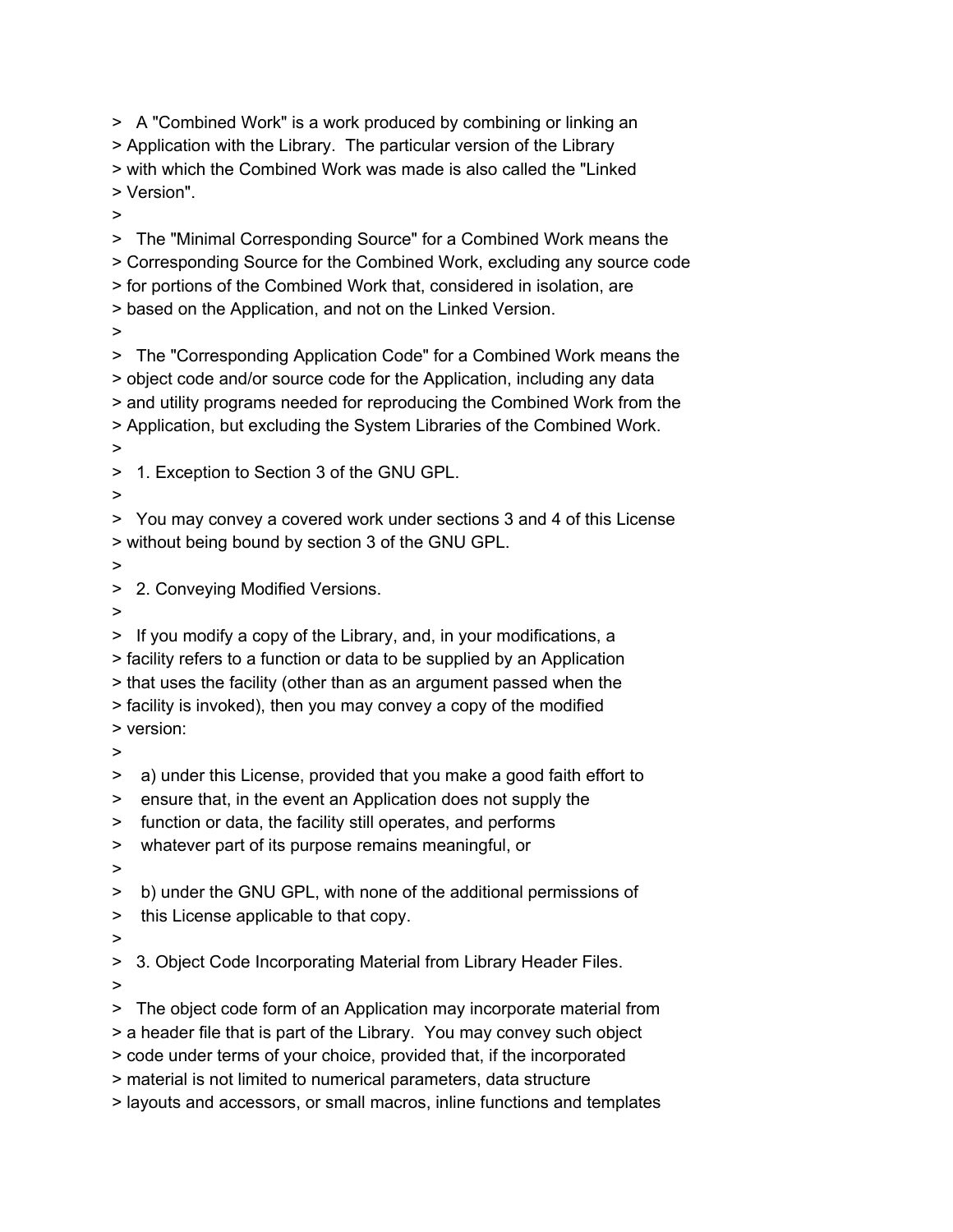> (ten or fewer lines in length), you do both of the following:

- >
- > a) Give prominent notice with each copy of the object code that the
- > Library is used in it and that the Library and its use are
- > covered by this License.
- >
- > b) Accompany the object code with a copy of the GNU GPL and this license
- > document.
- >

> 4. Combined Works.

>

> You may convey a Combined Work under terms of your choice that,

- > taken together, effectively do not restrict modification of the
- > portions of the Library contained in the Combined Work and reverse
- > engineering for debugging such modifications, if you also do each of
- > the following:
- >
- > a) Give prominent notice with each copy of the Combined Work that
- > the Library is used in it and that the Library and its use are
- > covered by this License.
- >

> b) Accompany the Combined Work with a copy of the GNU GPL and this license

- > document.
- >
- > c) For a Combined Work that displays copyright notices during
- > execution, include the copyright notice for the Library among
- > these notices, as well as a reference directing the user to the
- > copies of the GNU GPL and this license document.
- >
- > d) Do one of the following:
- >
- > 0) Convey the Minimal Corresponding Source under the terms of this
- > License, and the Corresponding Application Code in a form
- > suitable for, and under terms that permit, the user to
- > recombine or relink the Application with a modified version of
- > the Linked Version to produce a modified Combined Work, in the
- > manner specified by section 6 of the GNU GPL for conveying
- > Corresponding Source.
- >
- > 1) Use a suitable shared library mechanism for linking with the
- > Library. A suitable mechanism is one that (a) uses at run time
- > a copy of the Library already present on the user's computer
- > system, and (b) will operate properly with a modified version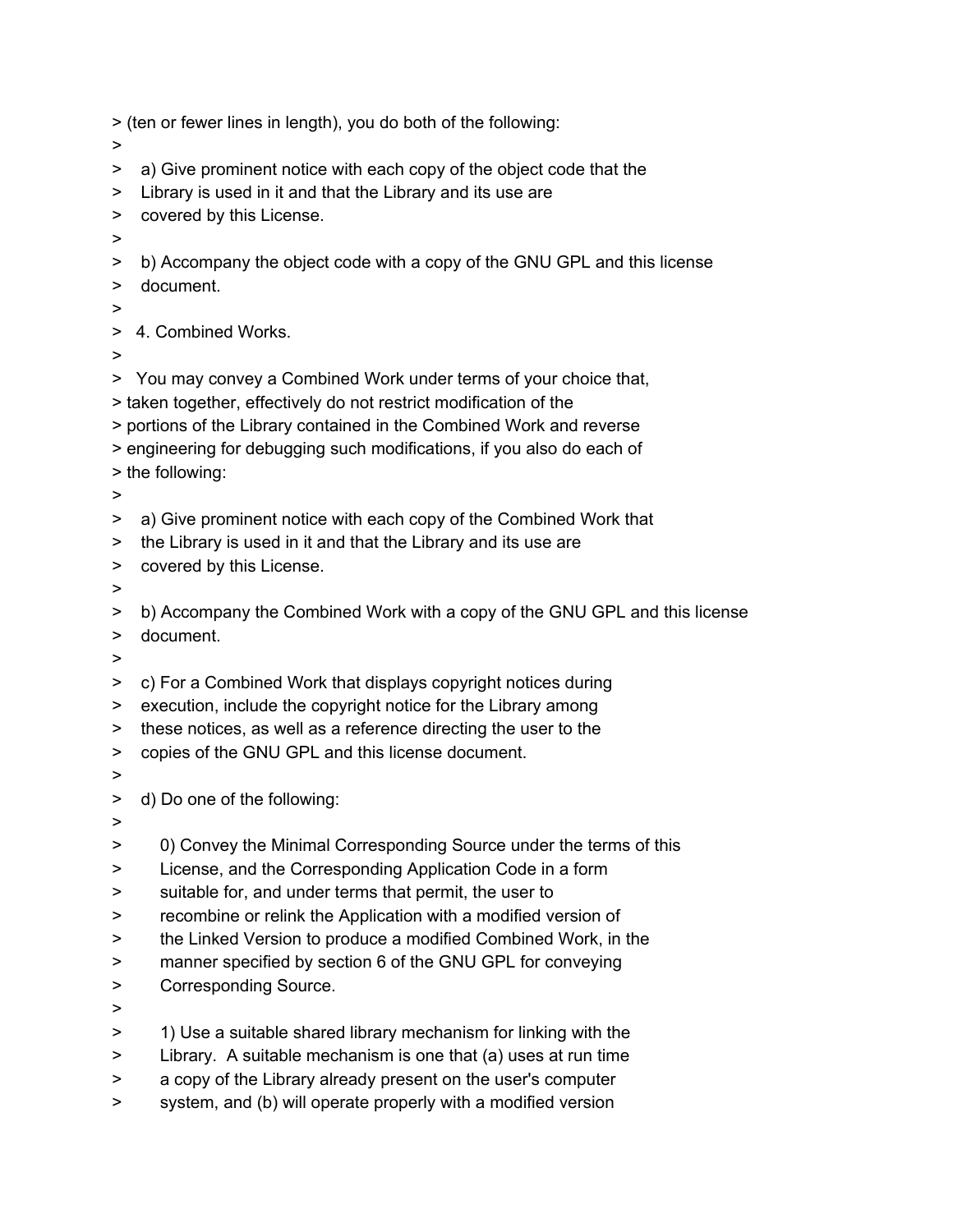- > of the Library that is interface-compatible with the Linked
- > Version.
- >
- > e) Provide Installation Information, but only if you would otherwise
- > be required to provide such information under section 6 of the
- > GNU GPL, and only to the extent that such information is
- > necessary to install and execute a modified version of the
- > Combined Work produced by recombining or relinking the
- > Application with a modified version of the Linked Version. (If
- > you use option 4d0, the Installation Information must accompany
- > the Minimal Corresponding Source and Corresponding Application
- > Code. If you use option 4d1, you must provide the Installation
- > Information in the manner specified by section 6 of the GNU GPL
- > for conveying Corresponding Source.)
- >
- > 5. Combined Libraries.
- >
- > You may place library facilities that are a work based on the
- > Library side by side in a single library together with other library

> facilities that are not Applications and are not covered by this

- > License, and convey such a combined library under terms of your
- > choice, if you do both of the following:
- >
- > a) Accompany the combined library with a copy of the same work based
- > on the Library, uncombined with any other library facilities,
- > conveyed under the terms of this License.
- >

> b) Give prominent notice with the combined library that part of it

- > is a work based on the Library, and explaining where to find the
- > accompanying uncombined form of the same work.
- >

> 6. Revised Versions of the GNU Lesser General Public License.

>

> The Free Software Foundation may publish revised and/or new versions > of the GNU Lesser General Public License from time to time. Such new > versions will be similar in spirit to the present version, but may > differ in detail to address new problems or concerns.

>

> Each version is given a distinguishing version number. If the

- > Library as you received it specifies that a certain numbered version
- > of the GNU Lesser General Public License "or any later version"
- > applies to it, you have the option of following the terms and
- > conditions either of that published version or of any later version